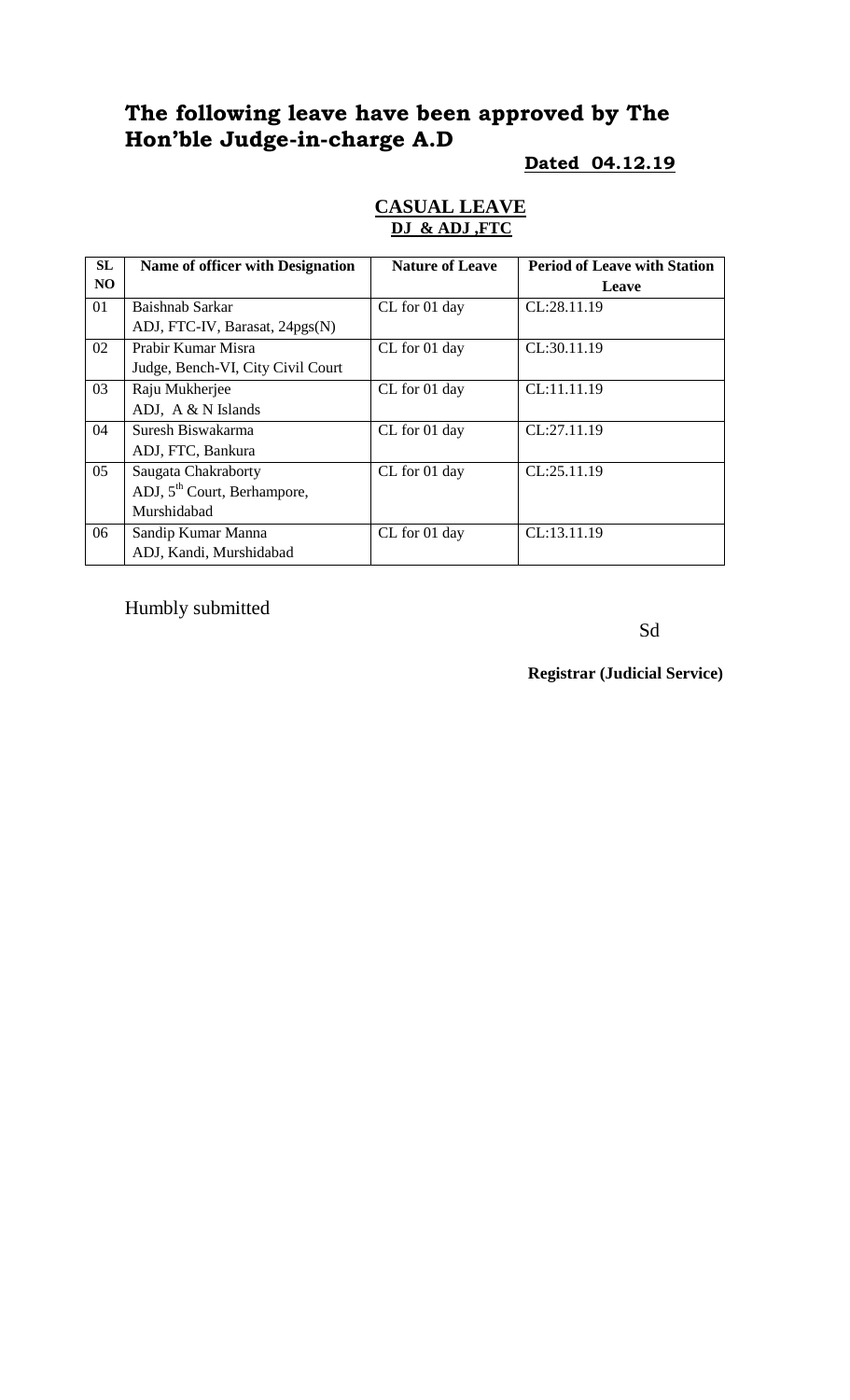# **The following leave have been approved by The Hon'ble Judge-in-charge A.D**

### **Dated 04.12.19**

| <b>SL</b>      | <b>Name of officer with Designation</b> | <b>Nature of Leave</b> | <b>Period of Leave with</b> |
|----------------|-----------------------------------------|------------------------|-----------------------------|
| N <sub>O</sub> |                                         |                        | <b>Station Leave</b>        |
| 01             | Priyabrata Datta                        | CL for 01 day          | CL:07.12.19                 |
|                | ADJ, Basirhat, 24pgs(N)                 | with SL                | SL:06.12.19(E)              |
|                |                                         |                        | To 10.12.19(M)              |
|                |                                         |                        |                             |
| 02             | Satya Arnab Ghosal                      | CL for 01 day          | CL:07.12.19                 |
|                | Judge, Commercial Court, Siliguri,      | with SL                | SL:06.12.19(E)              |
|                | Darjeeling                              |                        | To 08.12.19(M)              |
| 03             | Subhendu Samanta                        | <b>SL</b>              | SL:07.12.19(E)              |
|                | DJ, Nadia                               |                        | To 09.12.19(M)              |
|                |                                         |                        |                             |
|                |                                         |                        |                             |

#### **CASUAL LEAVE DJ & ADJ ,FTC**

Humbly submitted

.

Sd/

**Registrar (Judicial Service)**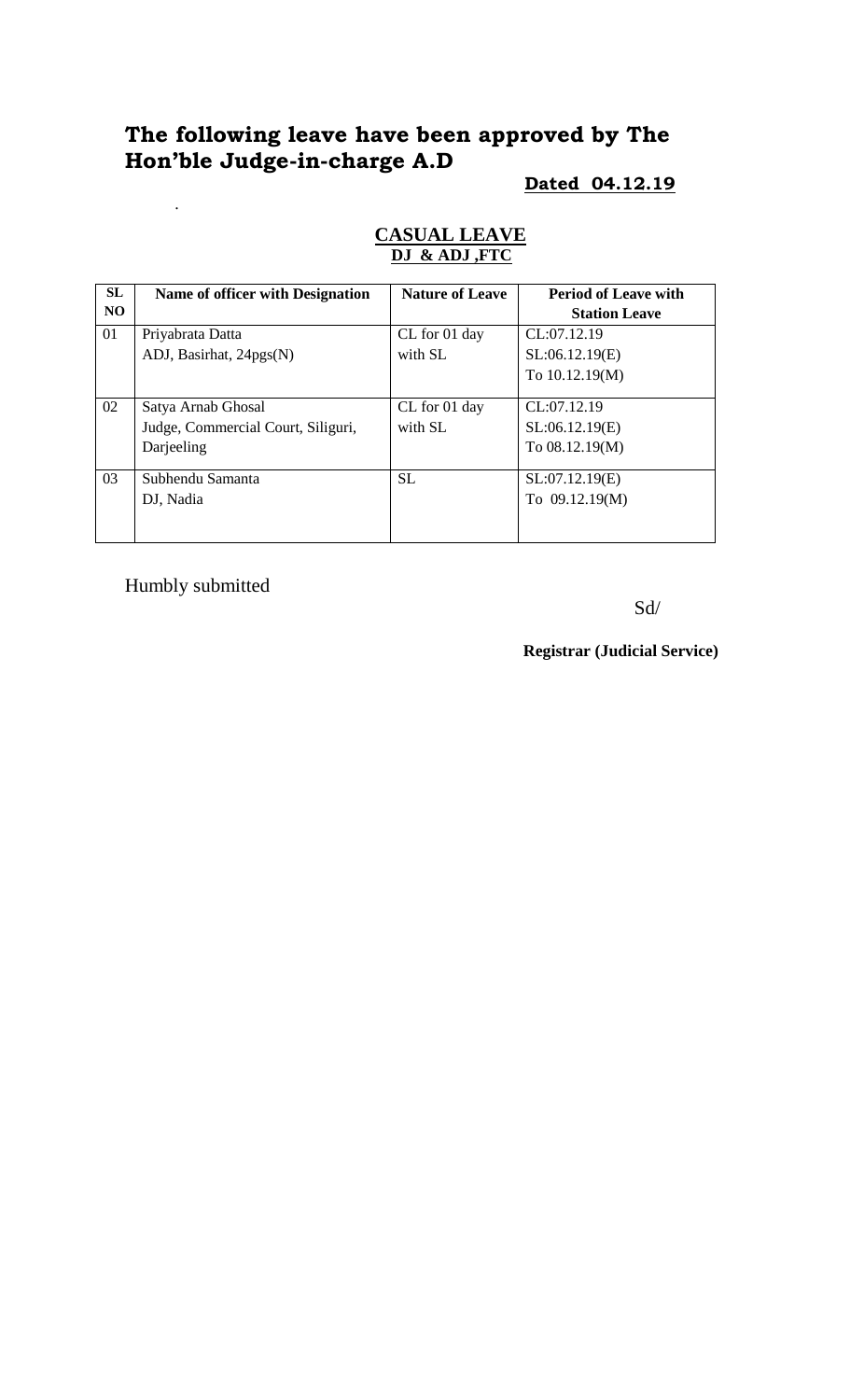## **The following leave have been approved by the Hon'ble Judge-in-Charge A.D.**

#### **Dated : 04.12.2019**

# **ADJ, FTC/CJ(SD)**

| SL<br><b>NO</b> | Name of officer with Designation                                        | <b>Nature of Leave</b>   | <b>Period of Leave with Station</b><br>Leave |
|-----------------|-------------------------------------------------------------------------|--------------------------|----------------------------------------------|
| 01              | Sri Gairik Roy<br>$CJ(SD)$ , Purulia                                    | Earned Leave for 09 days | From 14.11.2019 to 22.11.2019                |
| 02              | Sri Arup Kumar Das<br>ADJ, FTC-3, Basirhat, 24 Pgs (N)                  | Earned Leave for 01 day  | On 14.11.2019                                |
| 03              | Sri Madan Mohan Mishra<br>ADJ, FTC-3, Barrackpore, North 24<br>Parganas | Earned Leave for 08 days | From 13.11.2019 to 20.11.2019                |

#### **CJ(JD)**

| SL<br>NO | Name of officer with Designation                          | <b>Nature of Leave</b> | <b>Period of Leave with Station</b><br>Leave             |
|----------|-----------------------------------------------------------|------------------------|----------------------------------------------------------|
| 04       | Sri Jewel Chanda, CJ(JD) 1 <sup>st</sup> Court,<br>Howrah |                        | Earned Leave for 02 days   From 19.11.2019 to 21.11.2019 |

Humbly submitted Sd/-

# **Registrar (Judicial Service)**